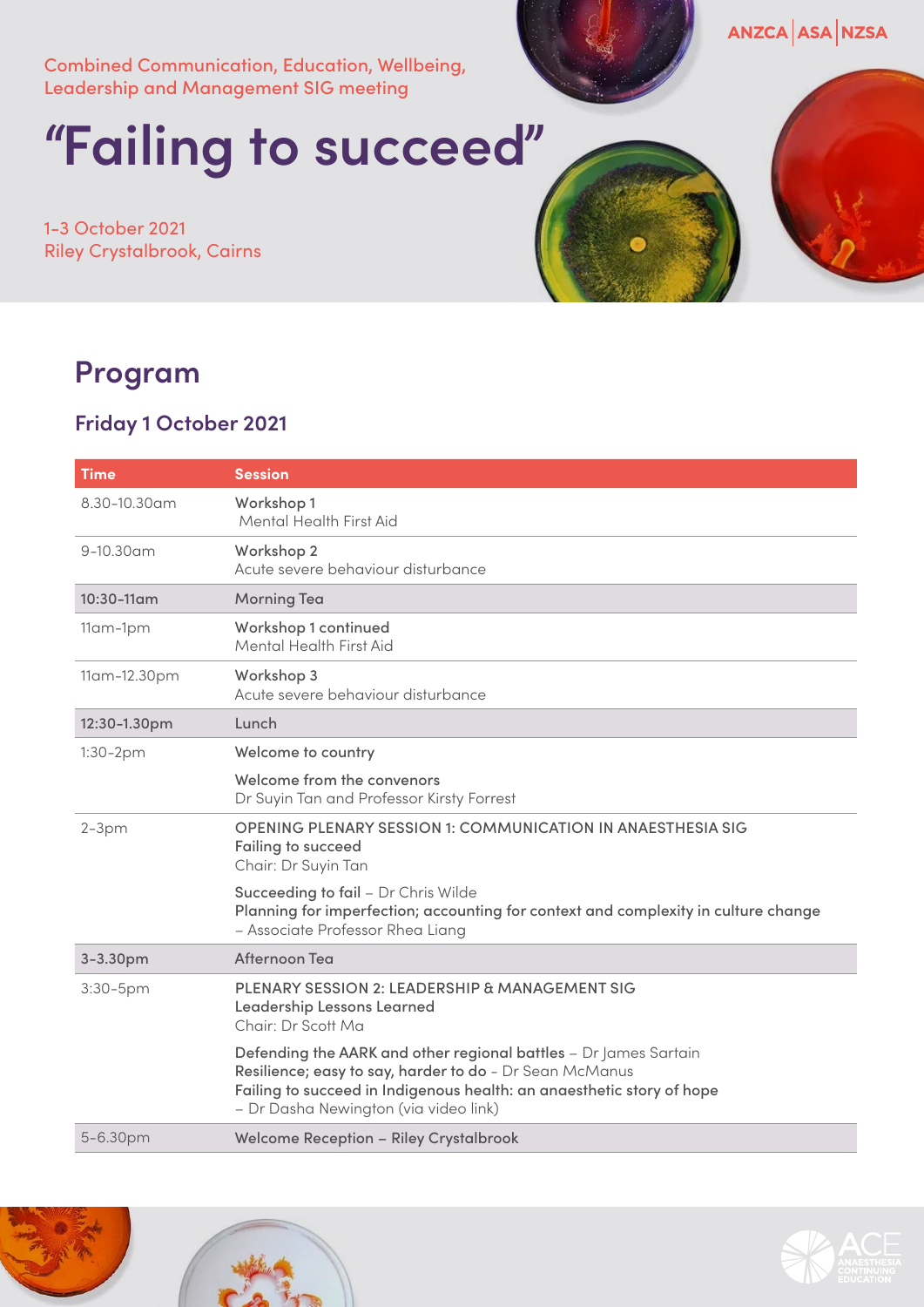

## **Program**

#### **Saturday 2 October 2021**

| <b>Time</b>  | <b>Session</b>                                                                                                                                                                                                               |                                                                                                                                                                                  |                                                              |                                                                                                                               |  |
|--------------|------------------------------------------------------------------------------------------------------------------------------------------------------------------------------------------------------------------------------|----------------------------------------------------------------------------------------------------------------------------------------------------------------------------------|--------------------------------------------------------------|-------------------------------------------------------------------------------------------------------------------------------|--|
| $7-8$ am     | Yoga                                                                                                                                                                                                                         |                                                                                                                                                                                  |                                                              |                                                                                                                               |  |
| 9-10.30am    | <b>PLENARY SESSION 3</b><br><b>Failure and shame</b><br>Chair: Professor Kirsty Forrest                                                                                                                                      |                                                                                                                                                                                  |                                                              |                                                                                                                               |  |
|              | Finding growth and opportunity in the face of failure - Professor Lara Varpio and<br>Associate Professor Meredith Young (via video link)<br>Shame in medical education - Associate Professor Will Bynum, MD (via video link) |                                                                                                                                                                                  |                                                              |                                                                                                                               |  |
|              | Q&A session (via videolink)                                                                                                                                                                                                  |                                                                                                                                                                                  |                                                              |                                                                                                                               |  |
| 10:30-11am   | <b>Morning Tea</b>                                                                                                                                                                                                           |                                                                                                                                                                                  |                                                              |                                                                                                                               |  |
| 11am-12.30pm | <b>Professional Practice Research Network</b><br>(PPRN) session<br>Dr Kara Allen                                                                                                                                             |                                                                                                                                                                                  | Workshop 4<br>program                                        | Developing an anaesthetic peer support                                                                                        |  |
|              |                                                                                                                                                                                                                              |                                                                                                                                                                                  |                                                              | Facilitator: Dr Gemma Slykerman                                                                                               |  |
| 12:30-1.30pm | Lunch                                                                                                                                                                                                                        |                                                                                                                                                                                  |                                                              |                                                                                                                               |  |
| $1.30-3pm$   | Workshop 5:<br>Developing a<br>communication learning<br>package for ANZCA trainees<br>Facilitators: Maurice<br>Hennessy and<br>Dr Suyin Tan                                                                                 | Workshop 6:<br>Luck is downstream from<br>preparation: Helping<br>primary examination<br>- Chair and<br>Dr Emma Giles -<br>Immediate Past<br>chair, Primary Exam<br>Subcommittee | candidates prepare for the<br>Facilitators: Dr Julia Coldrey | Workshop 7:<br>Hypnotic communication<br>skills for anaesthetists: Using<br>failure to succeed!<br>Facilitator: Dr Allan Cyna |  |
| 3-3.30pm     | Afternoon tea                                                                                                                                                                                                                |                                                                                                                                                                                  |                                                              |                                                                                                                               |  |
| 3:30-5pm     | PLENARY SESSION 4: COMMUNICATION IN ANAESTHESIA SIG<br>Failure is not a dirty word<br>Chair: Dr Suyin Tan                                                                                                                    |                                                                                                                                                                                  |                                                              |                                                                                                                               |  |
|              | Consent - Dr Allan Cyna<br>When words fail us: Nocebo effects of language - Dr Andrew Watson<br>Critical incident de-briefing project launch - Dr Richard Seglenieks (via video link),<br>Dr Myat Aung and Ms Liz Crowe      |                                                                                                                                                                                  |                                                              |                                                                                                                               |  |
| 6.30-10pm    | Dinner - Salt House Restaurant                                                                                                                                                                                               |                                                                                                                                                                                  |                                                              |                                                                                                                               |  |